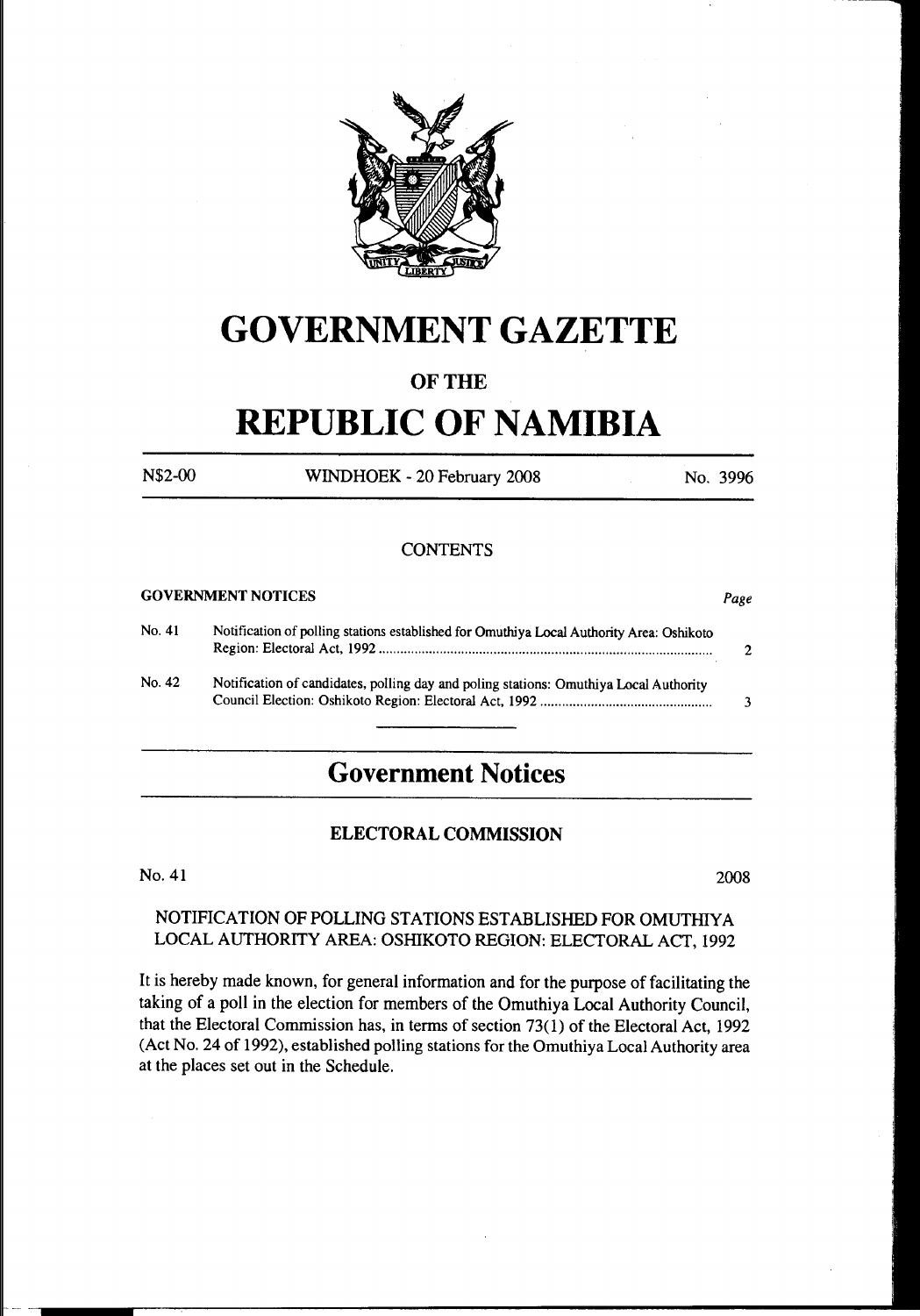| <b>Local Authority Area</b> | Places where polling stations have been established |  |  |
|-----------------------------|-----------------------------------------------------|--|--|
| Omuthiya                    | Omuthiyagwiipundi Junior Secondary School           |  |  |
|                             | <b>Onashikuva Junior Primary School</b>             |  |  |
|                             | <b>Onakasino Junior School</b>                      |  |  |
|                             | Omuthiya ELCIN Church                               |  |  |
|                             | Tent next to Engen Service Station                  |  |  |
|                             | Onyeka Church                                       |  |  |

#### **SCHEDULE**

#### ELECTORAL COMMISSION

No.42

2008

#### NOTIFICATION OF CANDIDATES, POLLING DAY AND POLLING STATIONS: OMUTHIYA LOCAL AUTHORITY COUNCIL ELECTION: OSHIKOTO REGION: ELECTORAL ACT, 1992

In terms of section 64(5) of the Electoral Act, 1992 (Act No. 24 of 1992), it is made known that-

- (a) a poll shall be taken on 29 February 2008, at 07h00 until2lh00 for the election of a member of the Omuthiya Local Authority Council, in the Oshikoto Region;
- (b) the persons whose names, registration numbers and residential addresses appear in Column 1 of the Schedule have, in terms of section 64(1) of that Act, been declared to be duly nominated as candidates in respect of the election of a member referred to in paragraph (a), with an indication of the political party by whom each candidate was so nominated; and
- (c) in terms of section 73 of that Act, polling stations in respect of that election have been established at the places mentioned in Column 2 of that Schedule.

V.L. TONCHI **CHAIRPERSON** ELECTORAL COMMISSION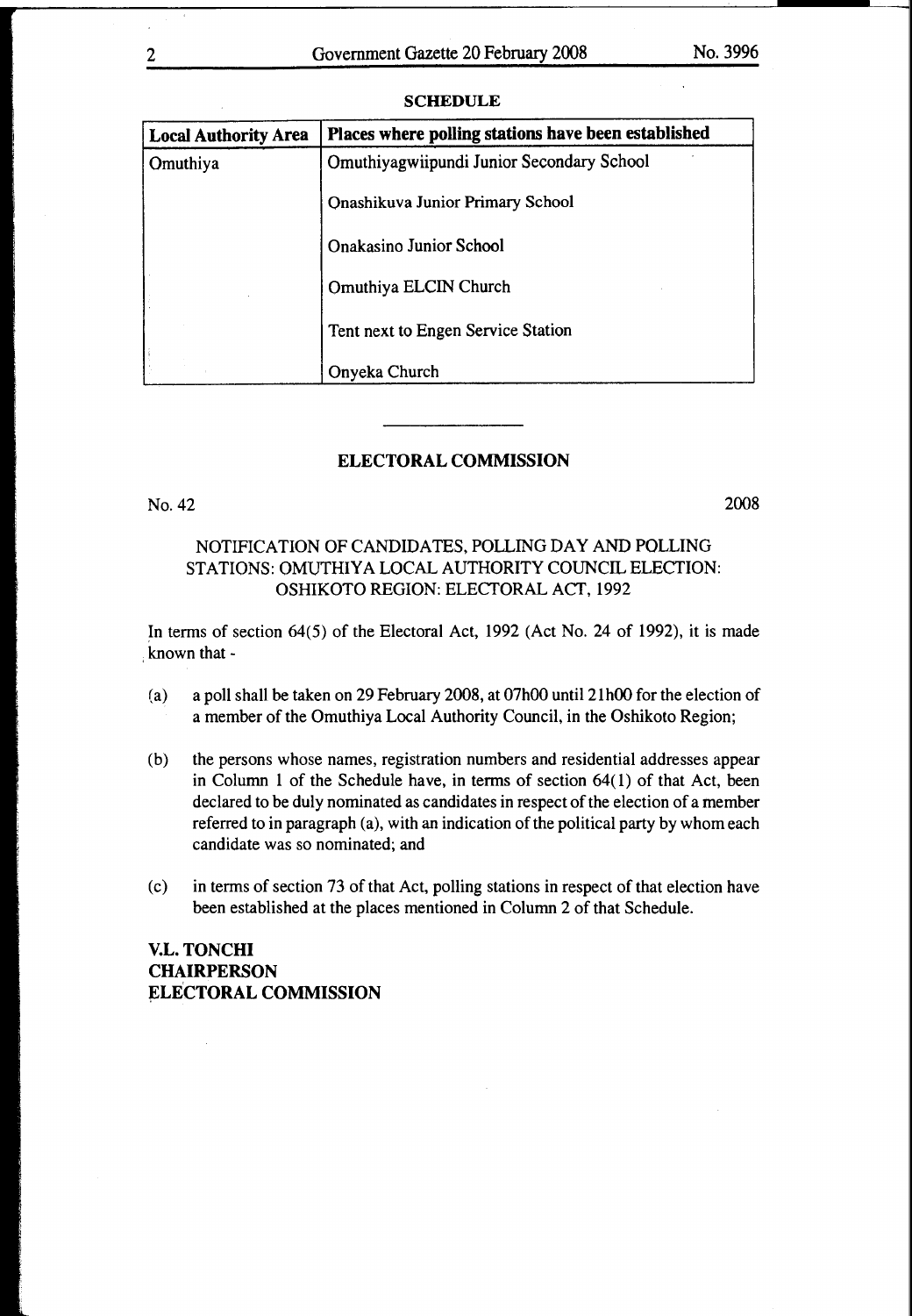## **SCHEDULE**

 $\bar{\mathcal{A}}$ 

|                 |                                          | <b>COLUMN 2</b>                      |                                     |                                                            |                                         |  |
|-----------------|------------------------------------------|--------------------------------------|-------------------------------------|------------------------------------------------------------|-----------------------------------------|--|
|                 | PARTICULARS OF DULY NOMINATED CANDIDATES |                                      |                                     |                                                            |                                         |  |
| <b>SURNAMES</b> | <b>NAMES</b>                             | <b>RESIDENTIAL</b><br><b>ADDRESS</b> | <b>POLITICAL PARTY</b>              | <b>REGISTRATION</b><br><b>VOTERS CARD</b><br><b>NUMBER</b> | <b>POLLING STATIONS</b>                 |  |
| Endjala         | Laimy                                    | Onashikuvu                           | DTA of Namibia                      | 05126618                                                   | Omuthiyagwiipundi Junior                |  |
| Nghishongwa     | Gabriel                                  | Omuthiya                             | DTA of Namibia                      | 05121578                                                   | Secondary School                        |  |
| Endjala         | Martha                                   | Onashikuvu                           | DTA of Namibia                      | 05108337                                                   | <b>Onashikuva Junior Primary School</b> |  |
| Shali           | Johanna                                  | Okakoko                              | DTA of Namibia                      | 05126617                                                   |                                         |  |
| Nghiyalwa       | Michael                                  | Omuthiya                             | DTA of Namibia                      | 05120593                                                   | <b>Onakasino Junior School</b>          |  |
| Haunaua         | Abraham                                  | Omuthiya                             | DTA of Namibia                      | 05121642                                                   |                                         |  |
| Shikongo        | Maria                                    | Omuthiya                             | DTA of Namibia                      | 05121671                                                   | Omuthiya ELCIN Church                   |  |
| Nantinda        | Mathew, K                                | Omuthiya                             | <b>Congress of Democrats</b>        | 05108104                                                   | Tent next to Engen Service Station      |  |
| Shilumbu        | Andreas                                  | Omuthiya                             | <b>Congress of Democrats</b>        | 05108226                                                   |                                         |  |
| Petrus          | Asteria, N                               | Omuthiya                             | <b>Congress of Democrats</b>        | 05108161                                                   | Onyeka Church                           |  |
| Amutenya        | Gabriel                                  | Omuthiya                             | <b>Congress of Democrats</b>        | 05108146                                                   |                                         |  |
| Vatilifa        | Rauna                                    | Omuthiya                             | <b>Congress of Democrats</b>        | 05108217                                                   |                                         |  |
| Mwatotele       | Set Serubi                               | Omuthiya                             | <b>Congress of Democrats</b>        | 05108183                                                   |                                         |  |
| Petrus          | Paulina                                  | Omuthiya                             | <b>Congress of Democrats</b>        | 05108140                                                   |                                         |  |
| Amukoto         | Moses Panduleni                          | Omadhiya, Omuthiya                   | Rally for Democracy and<br>Progress | 05108006                                                   |                                         |  |
| Hangula         | Ndahafa                                  | Oondombe, Omuthiya                   | Rally for Democracy and<br>Progress | 05108388                                                   |                                         |  |

0. 3996

*w*